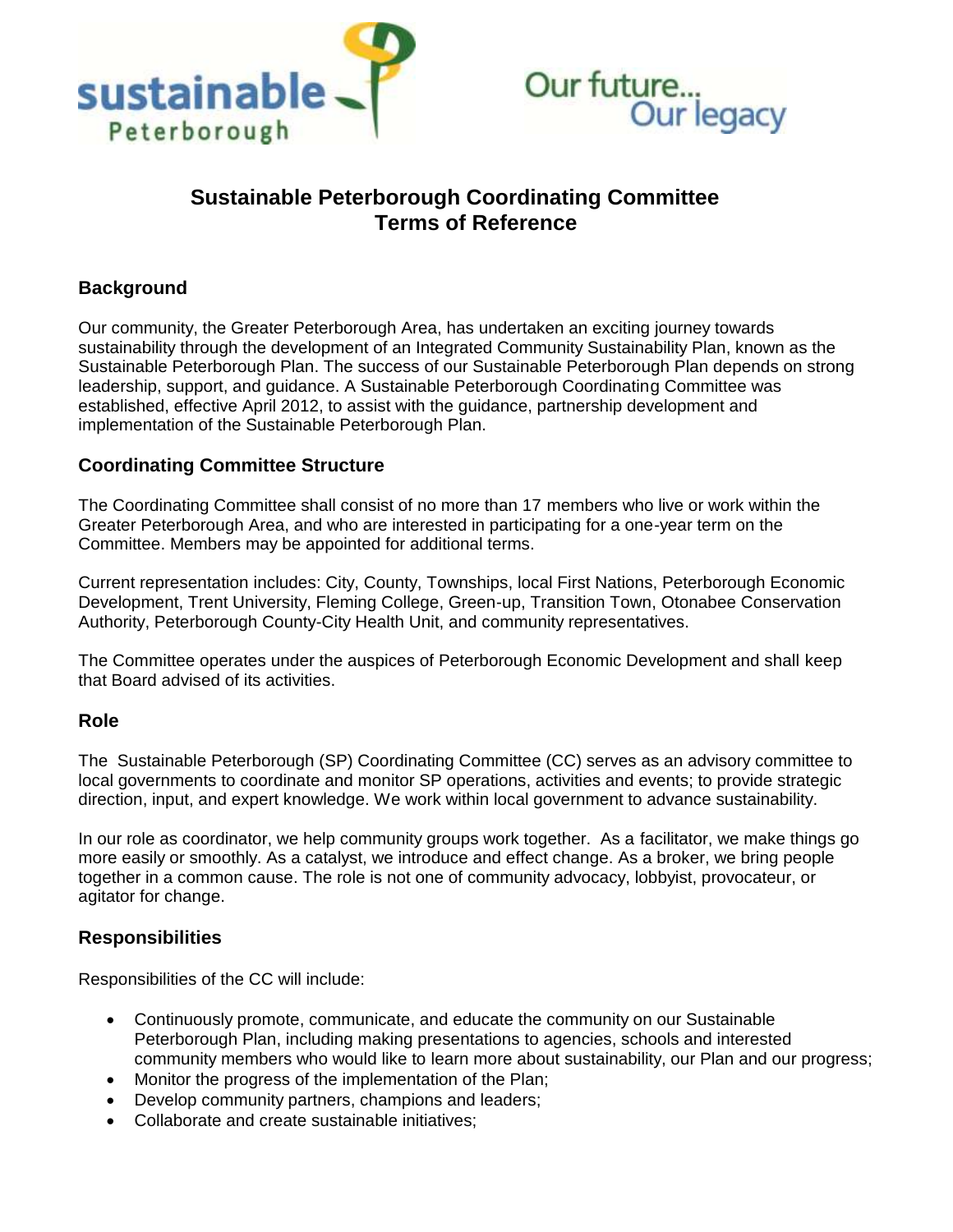- Seek funding opportunities, develop business partnerships, prepare applications and administer grants to fund sustainable projects;
- Provide expert knowledge as it relates to each member's area of specialty;
- Provide advice relating to the overall implementation of the Plan; and
- Assist with the organization of workshops, conferences, annual events, and presentations.

## **Membership**

Members will be selected based on their community representation, their sustainable-based knowledge and experiences, their skill set and assets that support the roles and responsibilities of the committee. Membership should include a balance of gender, age, and cultural diversity. Preference will be given to Sustainable Peterborough community partners.

Each year the Committee Chair will ask current Committee members if they wish to remain active members for the following year. If vacancies arise, the Chair will invite Committee members for suggested names of community members to fill vacancies based on agency diversity, personal interest, and relationship to SP projects. The SP Executive will review all candidates and offer the memberships. **Committee Chair and Vice-Chair**

At the first meeting of each year, a Committee Chair and a Vice-Chair will be appointed by nomination and voted on by the CC.

In the absence of the Committee Chairperson and/or the Vice-Chair, the Past Chair may chair the meeting.

## **Past Chair**

The Past Chair may fill in for Chair or Vice-Chair responsibilities, during their absence.

## **Executive Committee**

Shall consist of the Chair, Vice-Chair, Past Chair, SP Coordinator, and City of Peterborough Sustainability Manager who will meet to set the CC agenda, review and set the budget, staff work plans, funding applications and reporting requirements, prepare purchasing document and oversee the hiring process, and acts as administrators for SP and the CC.

### **Resources**

Peterborough Economic Development (PED) will employ a Sustainable Peterborough Coordinator as a part-time staff position working three days a week and a Sustainable Peterborough Partnership Developer as an independent contractor, working the equivalent of one to two days per week. Both positions will act as resources to the SP Plan, SP projects, Working Groups, Sub-Committees, and to the CC, in a non-voting capacity.

The Sustainable Peterborough Coordinator will be accountable to the CC, supervised by the Chair. Core responsibilities are outlined in the annual contract.

The Sustainable Peterborough Partnership Developer will be accountable to the CC, but supervised by the SP Coordinator. Core responsibilities are outlined in the annual contract.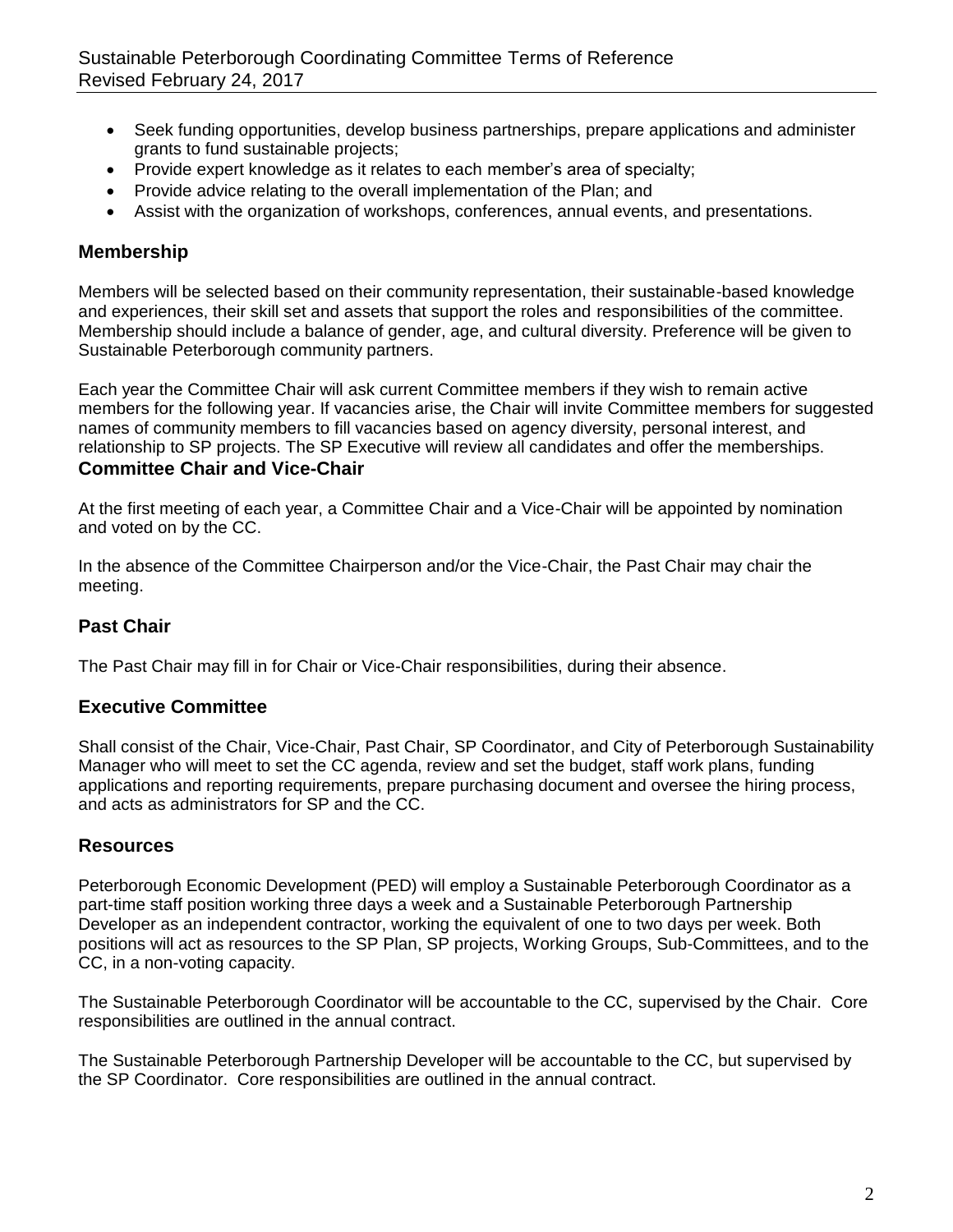## **Budget**

The SP CC budget will be a component of PED's annual operating budget, maintained and communicated by the Coordinator to PED.

### **Accountability and Reporting**

The Committee Chair, Vice-Chair, or the Coordinator, shall report formally to the PED Board on its annual proceedings, including the annual report card.

The Chair, Vice-Chair, or the Coordinator, shall report once a year on activities and proceedings, including the annual report card, to City Council, County Council, Townships Councils, and First Nations Band Councils.

### **Meetings**

Frequency – the Committee will meet bi-monthly or on an as-required basis at the request of any of its members.

Agenda – the Coordinator shall set the agenda through input from the Executive Committee.

Quorum – a quorum will consist of 50% of members to put forth any recommendation.

Attendance – a Member's seat may be declared vacant if the Member is absent for three (3) consecutive meetings, without leave of absence from the Committee or without reasons satisfactory to the Committee.

Voting – all CC members present at a meeting shall be eligible to vote on a decision, except for the Chairperson, who will only be eligible to vote in order to break a tie or an active member of the committee who has declared a pecuniary interest on the topic at hand. On matters in which the Chair wishes to participate in the debate, they must step down from the Chair for the balance of the discussion.

Secretary – the Coordinator shall take minutes for the Committee and Working Groups meetings, as required.

Notice of Meeting - notice of each meeting confirming the venue, time and date together with an agenda of items to be discussed will be forwarded to each member of the Committee and any other person required to attend, no later than 3 working days before the date of the meeting.

Conduct of Meeting – all eligible committee members shall hold one vote; resolutions or decisions must be moved, seconded, and voted on by the Committee in accordance with Robert's Rules.

Minutes - The Coordinator shall minute the proceedings, actions and resolutions of all Committee meetings and required Working Group meetings, including the names of those in attendance.

### **Working Groups and Ad Hoc Sub-Committees**

The Coordinating Committee may establish Working Groups as standing committees to advance the SP themes. It may also establish short term "Ad Hoc" Sub-Committees to respond to issues and opportunities as they arise.

The CC shall appoint Working Group and "Ad Hoc" Sub-Committee Chairs from among its membership.